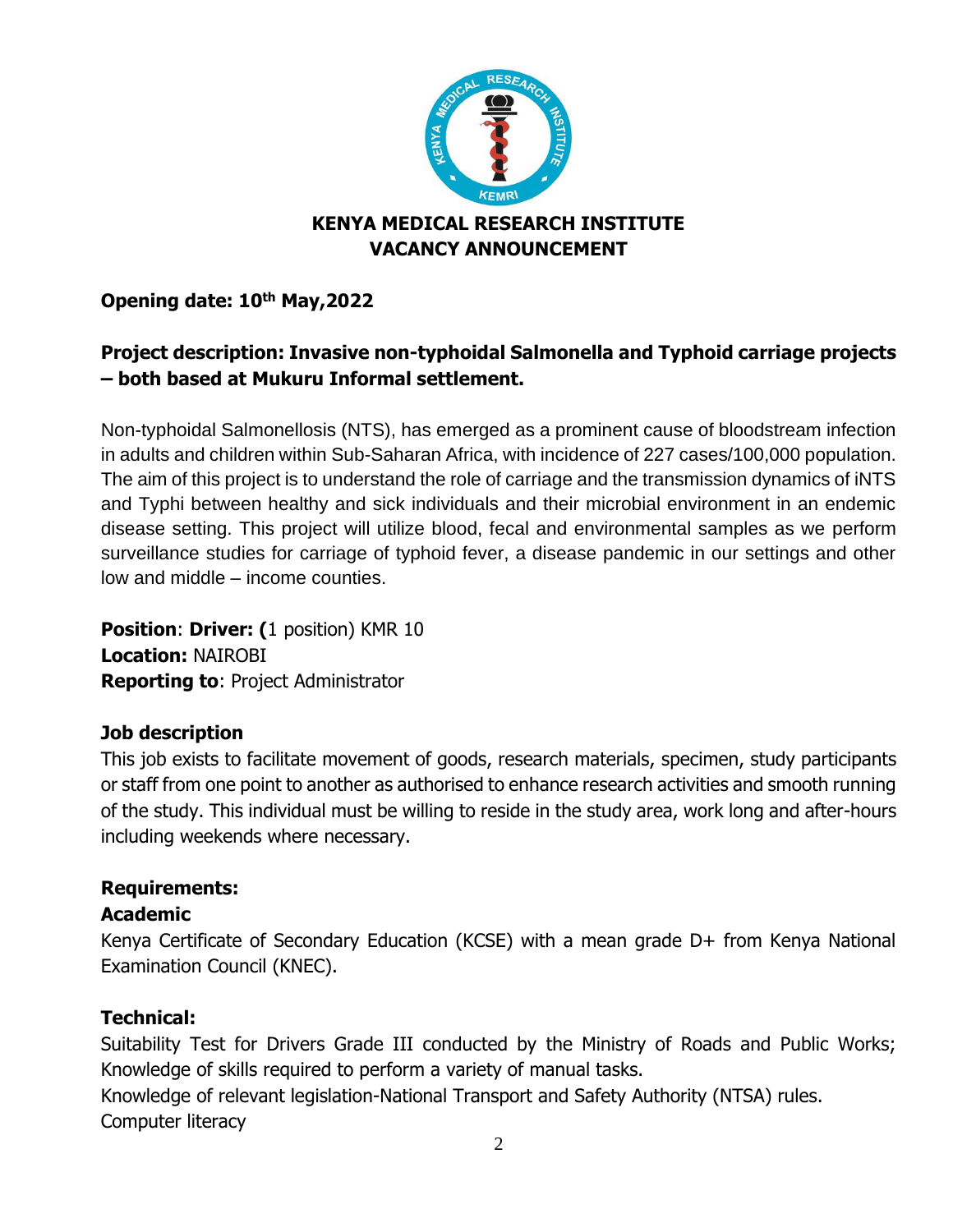#### **Others:**

- Communication skills
- Ability to work under pressure
- Interpersonal skills
- Problem solving
- Valid Driving License
- Certificate of Good Conduct from Criminal Investigation Department (CID)
- At least four (4) years of experience

# **Education and Professional training**

- Valid and clean PSV driving License classes A, B, C, and E
- Basic mechanical or equivalent certification will be an added advantage.

# **Experience:**

A minimum of Four (4) years in a busy institution

## **Competencies**

- Good communication skills
- Respectful
- Flexibility
- Good organizational skills
- Honesty and reliability
- Basic Computer Skills

#### • **Responsibilities**

- To drive site vehicles carefully at all times and ensure safety of the passengers, other road users, and the assigned vehicle;
- To transport participants, staff, visitors and deliveries when required
- Shipment of study samples to respective laboratories
- To ensure high level of professionalism while handling clients
- To ensure cleanliness of site vehicles at all times
- To perform thorough vehicle inspection before use
- Perform minor maintenance of vehicles and reporting all defects
- Recording time and mileage logs at all times
- To indicate the vehicle fuel and service costs
- To ensure all vehicle reports are done and submitted as per scheduled date;
- Checking all statutory requirements of all vehicles
- Adherence to vehicle maintenance schedules
- Proper and prompt reporting of any accident or damage involving site vehicles
- To assist in other duties in the office as assigned by the immediate supervisor when not undertaking driving duties